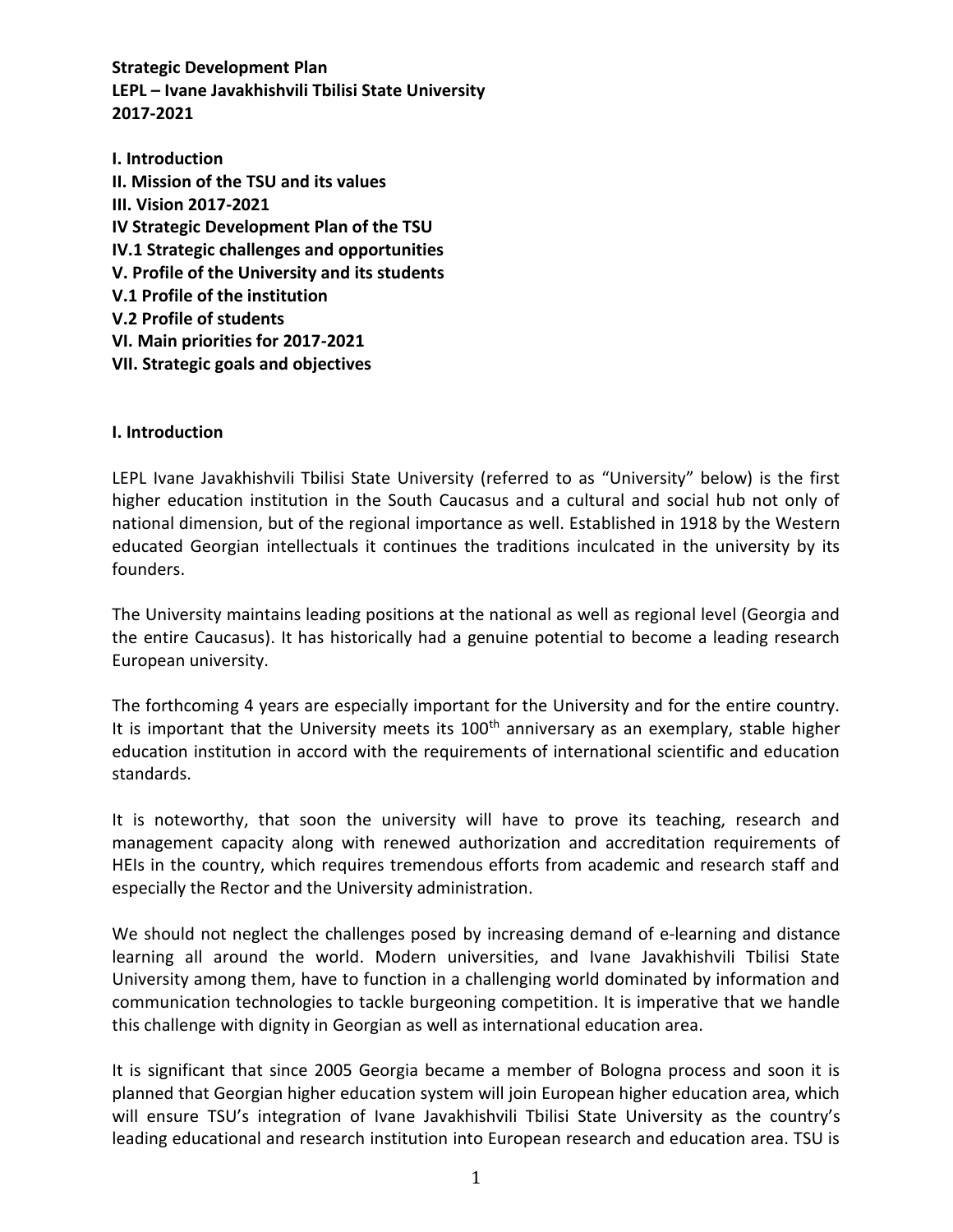prepared to meet and respond to this challenge, the proof of which is TSU's membership in various international agencies and networks as is European University Association, International Association of Universities, L'Agence Universitaire de la Francophonie and others

## **II. Mission of the TSU and its values**

TSU's mission is to establish national and universal values and support social development; to generate and distribute knowledge; develop scientific research; ensure academic freedom; care and retain the University staff and students; to become a member of the free world university society; TSU aims to carry the name of the first Georgian university with dignity; in addition to historically being the first HEI, to maintain the first place among the Georgian higher education institutions and be enlisted among the leading world universities; to support national and universal good.

**The values of the University are based on the ethical ideals of freedom and independence as laid out in Magna Charta Universitatum, on critical, creative and progressive reasoning, and open, dynamic and transparent relations.** 

## **III. Vision 2017-2021**

By the year of 2021 the university will be a research institution based on the national traditions in which European values are embedded and which will ensure internationalization of academic, research and administrative processes.

## **IV. Strategic Development Plan of TSU**

TSU strategic development plan is an instrument, which allows TSU to successfully progress towards its ambitious goals. The SDP has been designed in cooperation with the TSU rector and is based on a number of large-scale research projects on the study of TSU's efficiency and needs assessment, more specifically:

The 2008 report on performance assessment of Tbilisi State University (carried out by: Kelly Novak Opportunities); The 2008 report on institutional utilization of technologies (carried out by: AACRAO Consulting); The 2009 report on organizational effectiveness (carried out by: New York SUNY Delhi University President Candace S. Vancko); The 2013 research on "Administrative Reforms at Tbilisi State University" (performed by: Anne Lonsdale); The 2015 audit report on "LEPL - Ivane Javakhishvili Tbilisi State University for 2012-2013" (performed by: State Audit Service); The 2016 "Ensuring high quality education in higher education institutions" (carried by: State Audit Service); The university strategic development plan is founded on the results of the analysis of achievements of 2011-2017. Besides, a special working group was set up which could have been joined by any interested individual. In the working process the team members garnered large amounts of data from central administration as well as from the faculties, which enabled us to set maximally realistic and realizable objectives.

The given document reviews main strategic challenges the university faces and attempts to outline the action plan/frame, which will make it possible to overcome the existing challenges and with consideration of the context TSU operates in will make the accomplishment of our strategic goals realistic.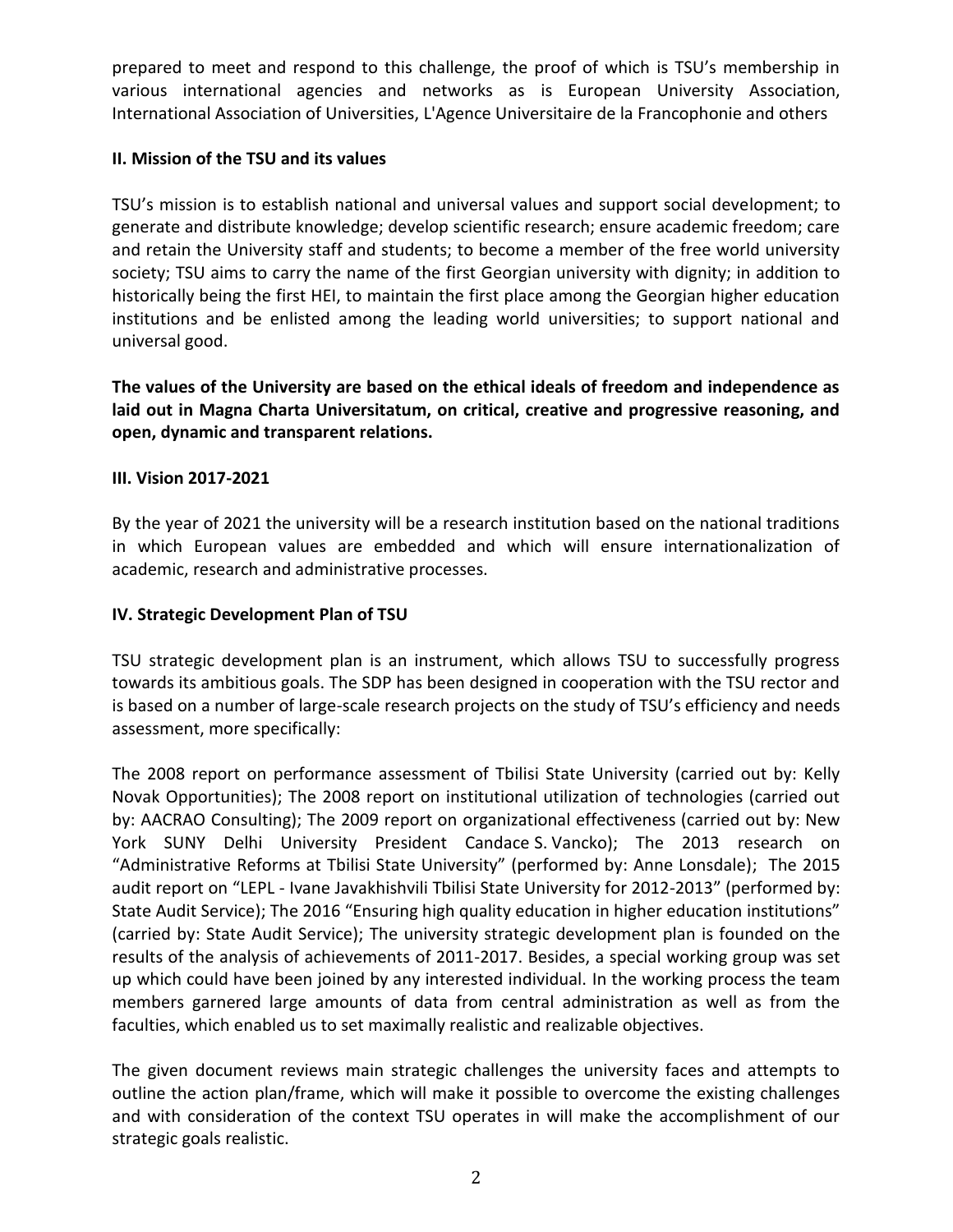## **IV.1 Strategic challenges and opportunities**

The given strategic development plan has revealed 7 main challenges, which, at the same time become opportunities for TSU's development. These challenges were selected based on the importance each bears for TSU's development within the next 5 years:

- 1. In the past few years merging of a dozens of scientific and research centers with Tbilisi State University has created an artificial conglomerate, which has stalled the development of scientific units; neither did the university manage to resourcefully utilize its rich material and human potential. Despite these drawbacks, this challenge can be efficiently used to stimulate interdisciplinary research and to lay the foundation for Work-Based Learning.
- 2. Student employment and students' integration into job market is TSU's one of the biggest challenges. The university should support the integration of theoretical knowledge into teaching process and this way bring the students and graduates close to job market;
- 3. Creation of incentives for administrative and academic staff, which will make the process of achievement of the university's wider goals and priorities more efficient. Such incentives will help attract the best administrative and academic human resources on an international job market;
- 4. In the era of growing digitalization and fast-paced technological progress the university should manage quick adaptation of its resource management with the world technological tendencies; this means active integration of electronic resources in teaching and university governance and adoption of open online educational platforms;
- 5. Utilization of alumni asset is one of the challenges for TSU, which requires creation and utilization of relevant mechanisms and instruments. The alumni body represents an immense intellectual and financial advantage, which will allow TSU to share modern and universal Western principles.
- 6. It is no less important that the management of financial and material resources is reshuffled and adapted to the needs of modern management models, which includes property valuation, its active usage, planning and distribution of the university budget in compliance with the efficiency and rationality principles.
- 7. Startups, patents and knowledge triangle these are also among our challenges in the global higher education area. Improvement of these models and in certain instances their creation at TSU by stimulating relevant intellectual possessions is a prerequisite for knowledge-based economy.

## **V. Profile of the University and its students**

Before the consideration of main priorities of the TSU, it is important to review the profile of the University and its students:

## **V.1 Profile of the University**

It has human resources and units, which allow us to take intellectual risks, and the possibility for experimentation and implementation of innovations.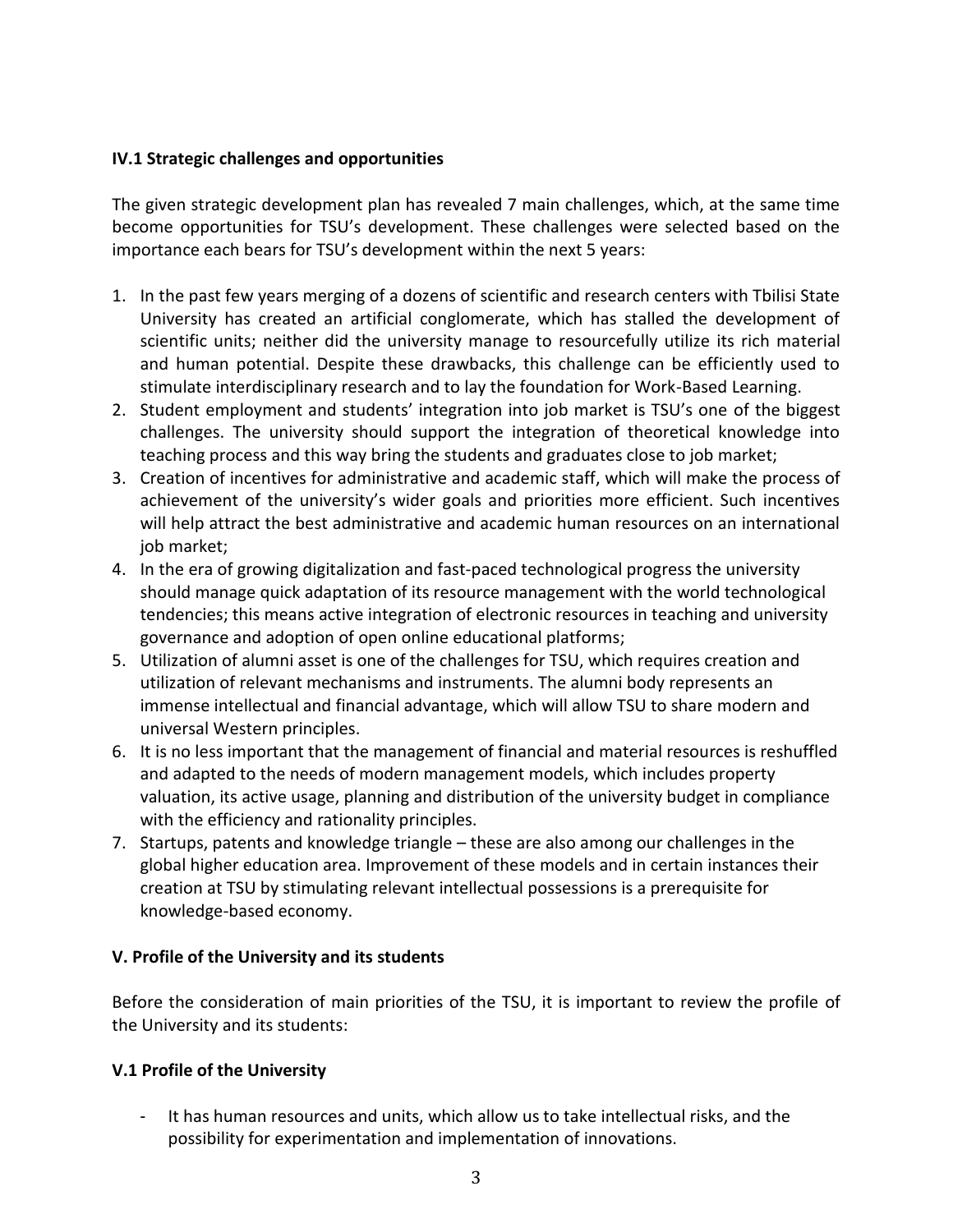- It is represented by the academic fields, which are typical of traditional higher education institutions.
- It integrates teaching and research, managing to connect academic departments, development of interdisciplinary fields and creation of the programs based on theoretical and practical knowledge.
- It is willing to become a leading research university in the country and in the region and stimulate its professors to build up their qualification based on research.

## **V.2 Students of the TSU**

The graduates of Tbilisi State University should be equipped with the following knowledge and skills:

- Receive, improve and deepen field-specific knowledge and skills
- Develop critical thinking skills and be able to evaluate complex issues; revamp existing knowledge and professional practices
- Be able to tell the difference between facts and opinions and be able to assess them critically
- Have civic consciousness and take part in various aspects of public life
- Equipped with various education skills and competencies, should be able to penetrate the job market, establish themselves there and grow professionally
- Understand the values of a democratic society and the challenges faced by such societies

## **VI. Strategic priorities for 2017-2021**

In the coming 5 years the university should substantially improve its positions internationally – occupy leading place in international university rankings and the diplomas issued by TSU should be a warrant for graduates' employment and successful professional development. In order to solve the problems that lie ahead of the university, it is important to work in the following 3 directions:

- **Priority 1** Improvement of student life
- **Priority 2** Integration of scientific and research and teaching
- **Priority 3**  Improvement of teaching and research quality and bringing it close to employment market needs

## **VII. Strategic goals and objectives**

Fulfillment of strategic goals is an important precondition for positioning the university as an internationally renowned research and education center. Likewise, it is significant to invigorate the traditional role that has been bestowed upon Tbilisi State University in building knowledge based democratic society.

Students are the main and the most important priority for Tbilisi State University. To improve the student life, it is significant to implement the below-mentioned goals and objectives: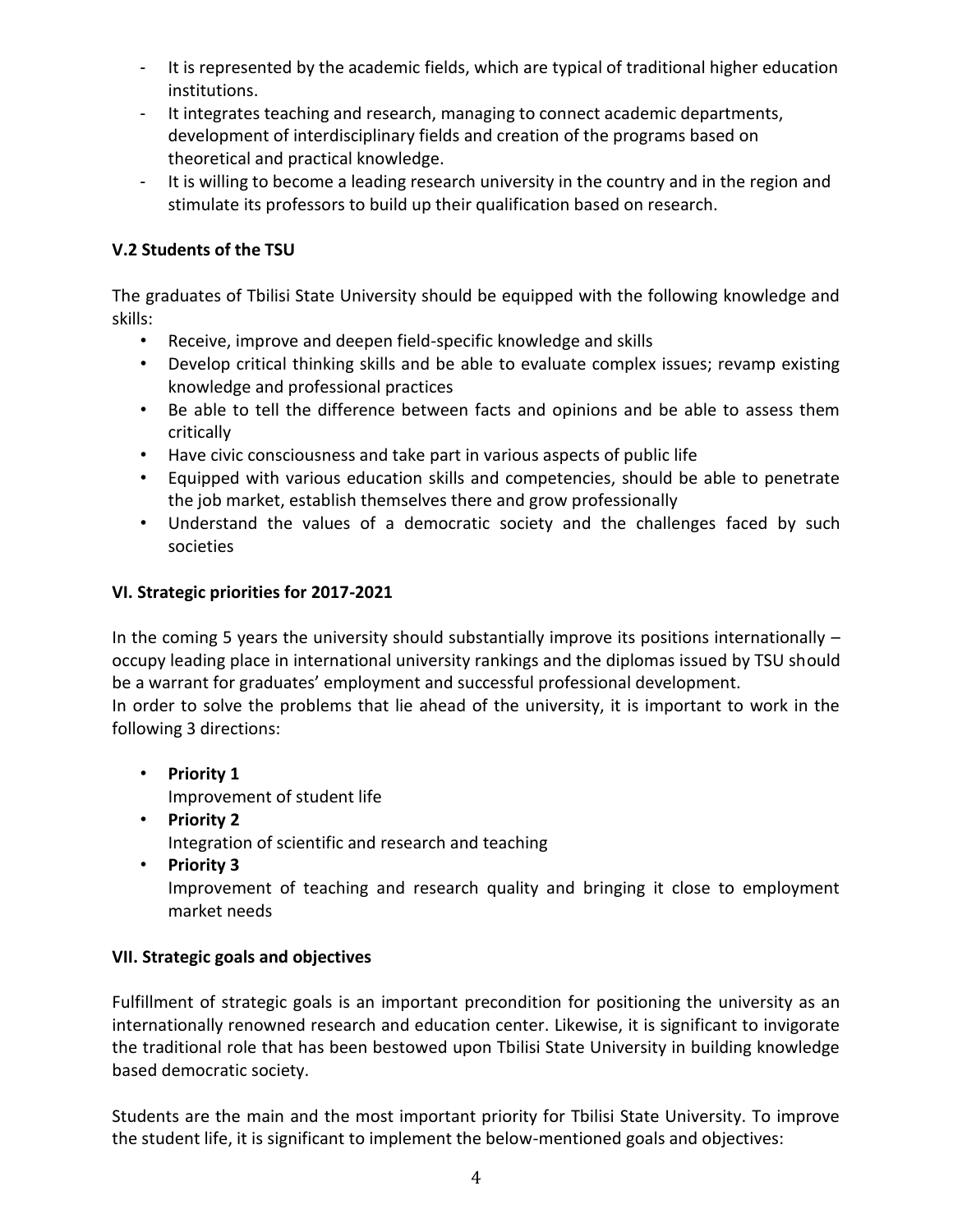#### **Goal I**

#### **Improvement and diversification of elements necessary for student life**

| Objective 1 | Revision of the idea of student life and redefinition of it with the consideration of |
|-------------|---------------------------------------------------------------------------------------|
|             | modern tendencies of development                                                      |
| Objective 2 | Clear definition of rights and obligations of students and improvement of the         |
|             | respective document                                                                   |
| Objective 3 | Development of policy of students' informing and its implementation in the            |
|             | whole university                                                                      |
| Objective 4 | Implementation of students' counseling services                                       |
| Objective 5 | Implementation of the "single-window" principle in the services for students          |
| Objective 6 | Offering to students a broad range of activities outside curriculum and ensuring      |
|             | equal access to them                                                                  |
| Objective 7 | Stimulation of various student groups united by academic, social, sports and          |
|             | cultural interests                                                                    |
| Objective 8 | Reformation of students' self-governing and its adjustment to the broad society       |
|             | of the University's students                                                          |
| Objective 9 | Transformation of management of the University's library to the modern                |
|             | principles                                                                            |
| Objective   | Enrichment of library collection, providing students with new digital and printed     |
| 10          | editions                                                                              |
| Objective   | Carrying out special measures for the purpose of restoration of unique editions       |
| 11          | preserved in the library collection of the University                                 |
| Objective   | Creation of Ombudsman's position for the protection of students' rights               |
| 12          |                                                                                       |
| Objective   | Offering of the University's scholarship program to the students with high            |
| 13          | academic performance and socially unprotected students, in parallel with the          |
|             | mechanisms of state support                                                           |
| Objective   | Financial support for the implementation of ideas and projects of student unions      |
| 14          | or certain students on competition basis, in accordance with the principles of        |
|             | transparency, objectivity and fairness                                                |
| Objective   | Creation of effective mechanism of communication with students and its                |
| 15          | activation: organization of open days, where students would directly acquaint the     |
|             | representatives of the administration with the existing problems and receive          |
|             | answers on the issues actual for them                                                 |

Historical experience shows that generation of new knowledge and continued process of transmission implies with the necessity the integration of a teaching and researches. Ivane Javakhishvili Tbilisi State University in the recent past obtained favorable conditions with the unification of research institutes in this regard, although this potential is still not used properly. The goals and objectives listed below serve the purpose to overcome this challenge:

#### **Goal II**

#### **Creation of an environment favorable for conducting research**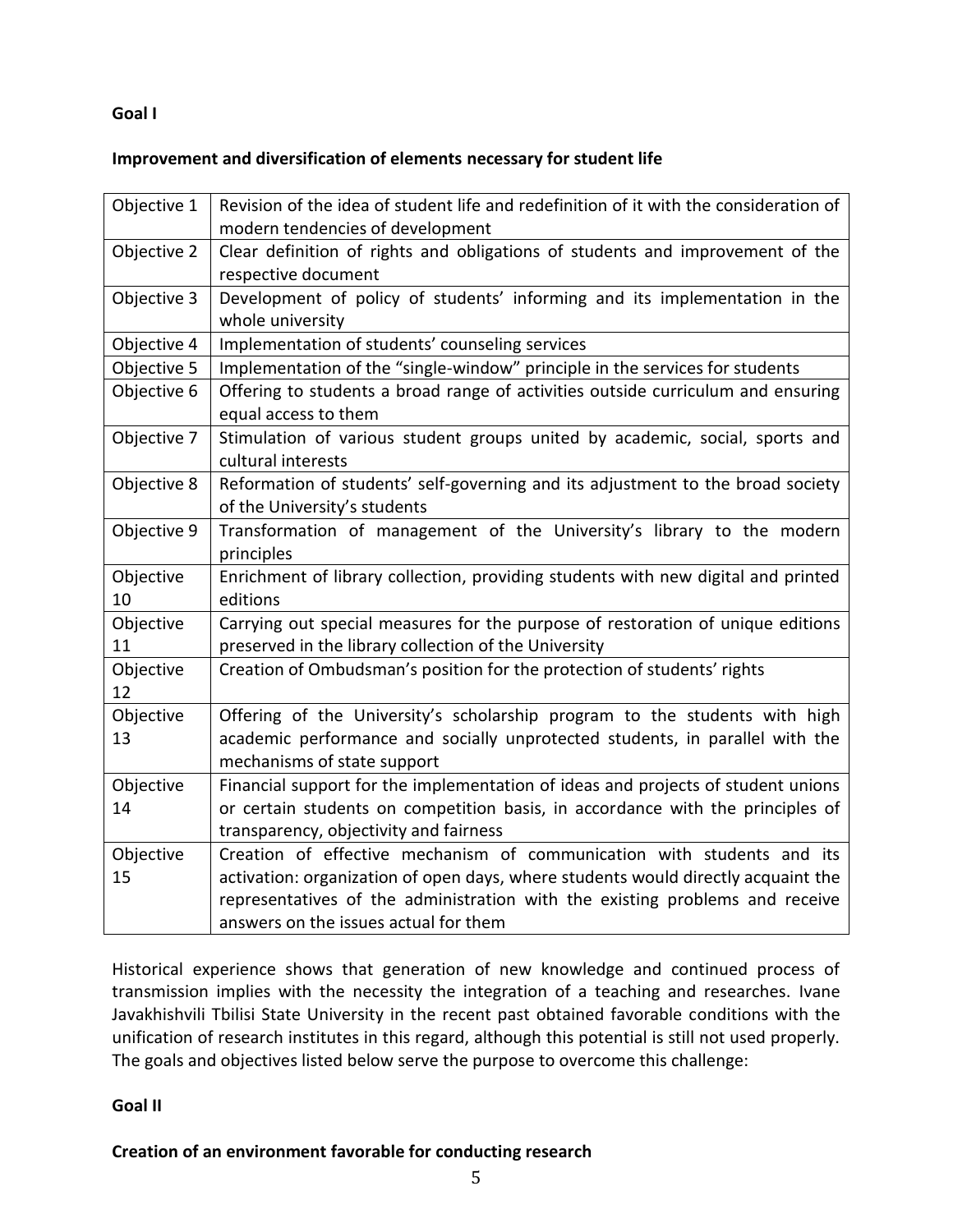| Objective 1     | Development of minimal scientific standard of the University and<br>its<br>implementation                                 |
|-----------------|---------------------------------------------------------------------------------------------------------------------------|
| Objective 2     | Improvement of the quality of doctoral programs and its adjustment to the                                                 |
|                 | international standards                                                                                                   |
|                 | Ensuring internal financing via grants as well as program financing of                                                    |
|                 | doctoral degree programs (teaching and research components)                                                               |
|                 | Development of up-to-date evaluation system of doctoral researches                                                        |
| Objective 3     | Support of interdisciplinary researches                                                                                   |
| Objective 4     | Integration of research centers/ institutes into the university research and<br>education                                 |
|                 | Setting joint weekly scientific seminar in the academic departments with                                                  |
|                 | the participation of professors, research fellows of research institutes and                                              |
|                 | students                                                                                                                  |
|                 | Facilitate the implementation of joint grant projects of the academic                                                     |
|                 | personnel of the University and researchers of research centers /                                                         |
|                 | institutes, with the participation of students of all three degree                                                        |
| Objective 5     | Administrative and financial support to those scientific periodicals prepared by                                          |
|                 | the academic and research personnel, which meet international requirements for                                            |
|                 | placing into the international electronic databases                                                                       |
|                 | Facilitate the publication of scientific articles with high ranking in the                                                |
|                 | leading international scientific journals                                                                                 |
| Objective 6     | Identification of those research directions, their transformation into the priority                                       |
|                 | for the University and special facilitation of them, where the production created                                         |
|                 | by the academic and scientific personnel of the University is innovative and                                              |
|                 | competitive in relation to Georgia and international scene                                                                |
| Objective 7     | Integration of students of all three degrees into the process of research                                                 |
| Objective 8     | Creation of innovative landscape                                                                                          |
| Objective 9     | Implementation of system of post-doctoral programs                                                                        |
|                 | Integration of post-doctoral students into the process of education and research                                          |
| Objective       | Commercialization of scientific product                                                                                   |
| 10              | Development of ways for the protection of patent and copyright rights,                                                    |
|                 | including in the publishing and translating activities of the University<br>Implementation of academic values and culture |
| Objective<br>11 | Protection of academic liberties                                                                                          |
|                 | Increase of efficiency of the Academic Ethics Commission                                                                  |
| Objective       | Implementation of the system of copyright rights                                                                          |
| 12              | Protection of copyright (including syllabuses)                                                                            |
|                 | Eradication of plagiarism, sharing the international experience of fighting                                               |
|                 | against it (creation and implementation of Georgian-language program,                                                     |
|                 | which would be able to discover plagiarism)                                                                               |
| Objective       | Transition to the mechanism of external abstracting                                                                       |
| 13              |                                                                                                                           |
| Objective       | Improvement of financing mechanisms of research activities in the University and                                          |
| 14              | systematic increase of funds allocated to the research activities (internal                                               |
|                 | university and faculty grants, student research grants, systems of stimulation of                                         |
|                 | academic and research personnel and so on)                                                                                |
| Objective       | Facilitation of research and innovative activities of academic and research                                               |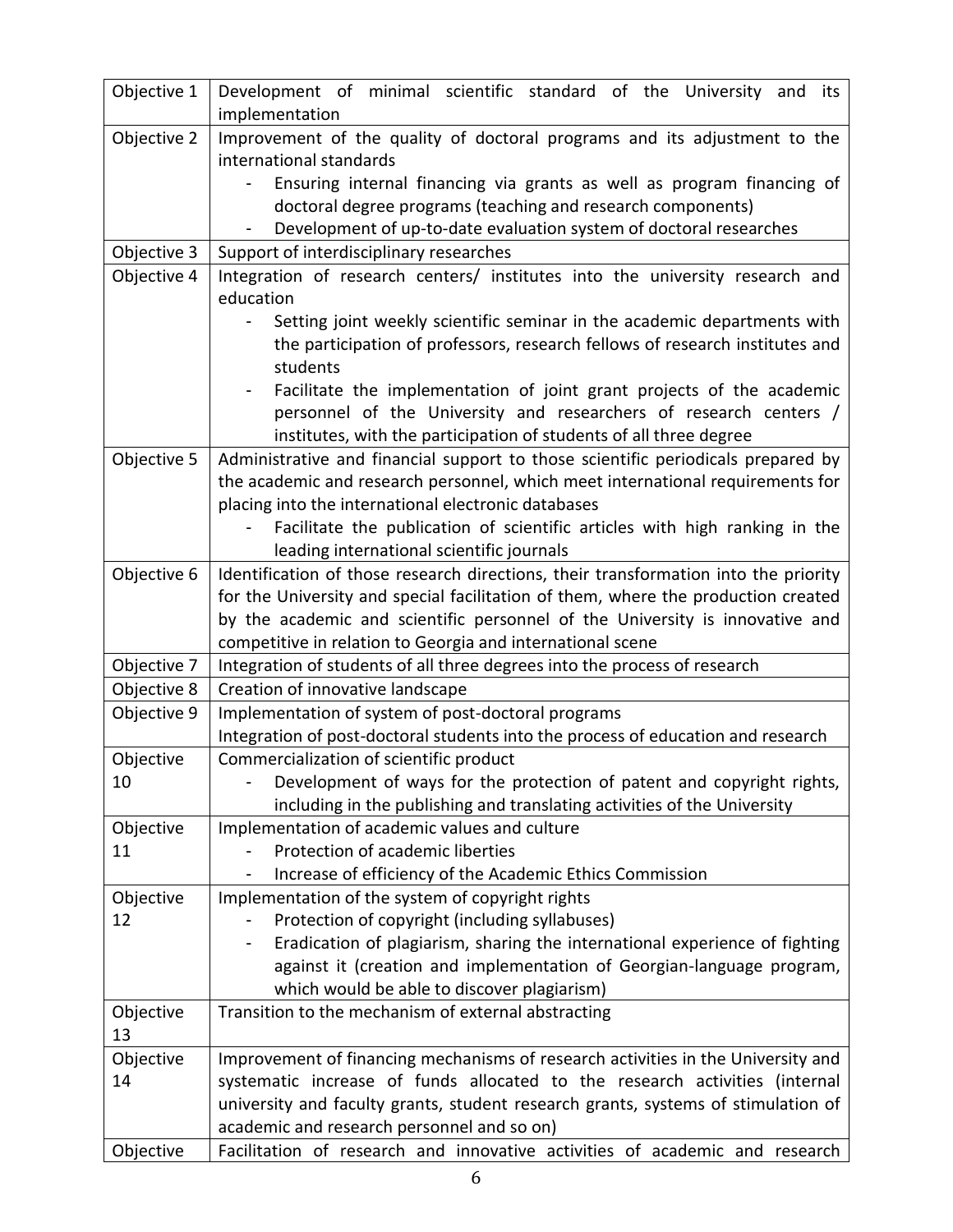| 15        | personnel especially in those directions, which are directly related to the national<br>and strategic goals of the country and its economic development, as well as in<br>those directions, where the University has a rich tradition and high potential of<br>development |
|-----------|----------------------------------------------------------------------------------------------------------------------------------------------------------------------------------------------------------------------------------------------------------------------------|
| Objective | Carrying out special measures for the facilitation of creation of "Triangle of                                                                                                                                                                                             |
| 16        | knowledge" – connection between a higher education, science and business –                                                                                                                                                                                                 |
|           | and commercialization of a science, and stimulation of respective initiatives.                                                                                                                                                                                             |
| Objective | Attraction of additional amount of money from the international donor                                                                                                                                                                                                      |
| 17        | organizations, Georgian funds and organization and creation of specific                                                                                                                                                                                                    |
|           | foundation for the purpose of attraction of young personnel for the                                                                                                                                                                                                        |
|           | implementation of target programs (post-doctoral programs, financing of                                                                                                                                                                                                    |
|           | research programs of students, etc.)                                                                                                                                                                                                                                       |

Academic priorities of modern university can be achieved by the implementation of international standards and practice into the education and teaching. Paradigms of knowledge obtaining and using in 21th century, because of globalization tendencies, fundamentally changed. Such change allows a student to obtain a product with a high quality and internationally recognized content at any time and place. Proceeding from the growing competition existing on the world's university market, it is a complex challenge, but, at the same time, is a significant opportunity for the development of the University, including generation of additional income. We think that successful overcome of this challenge is possible with the implementation of the following goals and objectives listed below:

#### **Goal III**

## **Implementation of the international standard of learning and teaching**

| Objective 1 | Modernization of educational programs of all three degrees of higher education<br>and control of their quality                                                                                                                                                                                                                                                                                                                                                                                                                                                                                                                                                                                                                                                                                                                        |
|-------------|---------------------------------------------------------------------------------------------------------------------------------------------------------------------------------------------------------------------------------------------------------------------------------------------------------------------------------------------------------------------------------------------------------------------------------------------------------------------------------------------------------------------------------------------------------------------------------------------------------------------------------------------------------------------------------------------------------------------------------------------------------------------------------------------------------------------------------------|
| Objective 2 | Staged implementation of the international program accreditation of educational<br>programs                                                                                                                                                                                                                                                                                                                                                                                                                                                                                                                                                                                                                                                                                                                                           |
| Objective 3 | Development of higher education, where it would be possible to obtain an<br>education on the degrees next to bachelor degree (master's and doctoral<br>programs) and where the generation of interdisciplinary knowledge would occur                                                                                                                                                                                                                                                                                                                                                                                                                                                                                                                                                                                                  |
| Objective 4 | Development of educational programs granting double and bilateral degrees                                                                                                                                                                                                                                                                                                                                                                                                                                                                                                                                                                                                                                                                                                                                                             |
| Objective 5 | Implementation of the principle of Lifelong Learning (LLL)<br>Establishment of the Georgian Association of Continuous University<br>Education together with other universities<br>Development of institutional abilities of the Center for Continuous<br>Education by the close cooperation with the leadership and faculties<br>Offering the programs of continuous education to a wide public<br>-<br>Searching human resources needed for the implementation of the<br>-<br>programs of continuous education in the University and outside and<br>creation of databases<br>For the purpose of the development of human resources, organization of<br>$\qquad \qquad \blacksquare$<br>trainings and workshops about the modern methods of teaching, for the<br>pedagogues of the programs of continuous education in the University |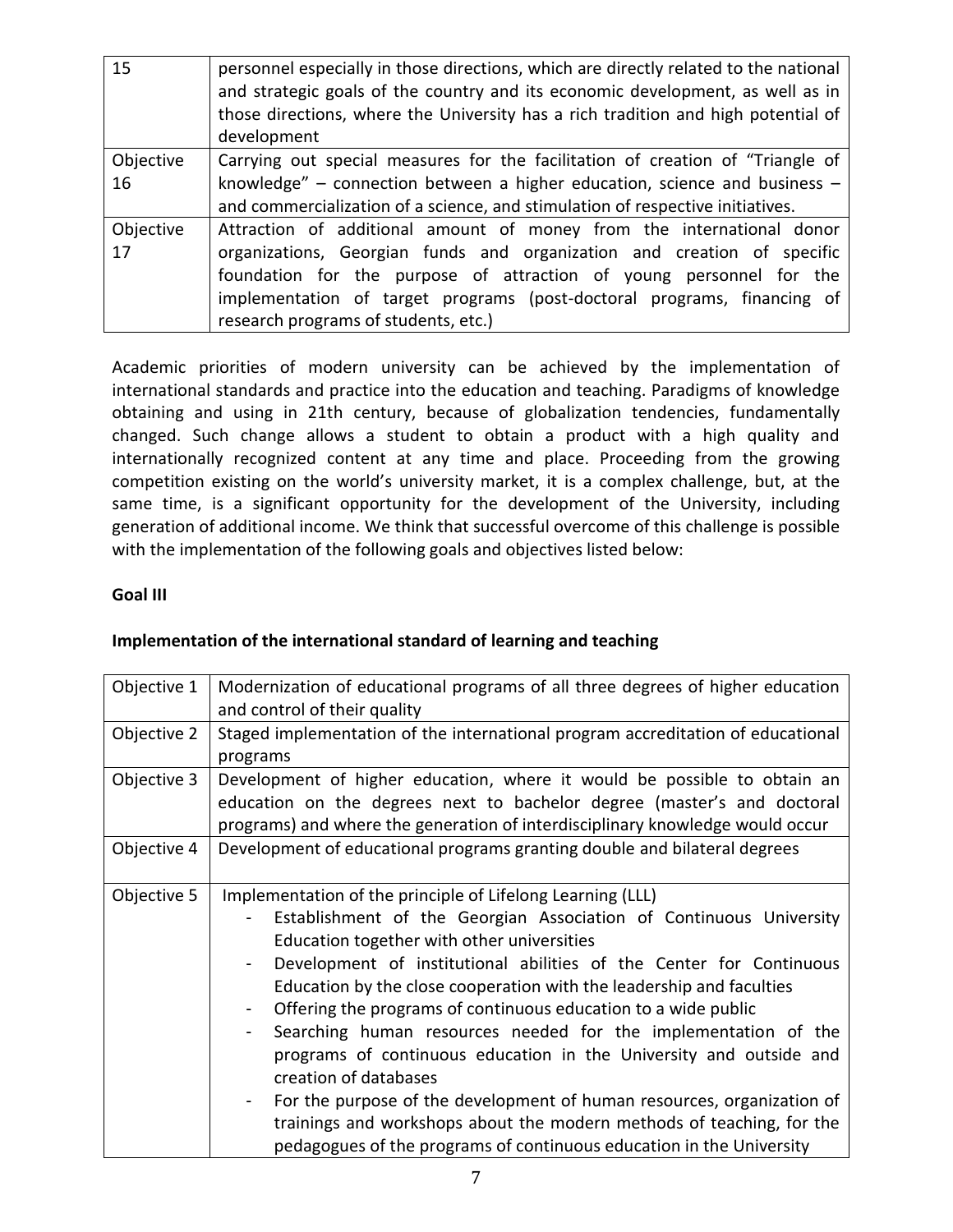| Objective 6 | Adjustment of curriculum to the requirements of labor market                          |
|-------------|---------------------------------------------------------------------------------------|
| Objective 7 | Introduction of electronic forms of teaching, their implementation on the             |
|             | faculties and development                                                             |
| Objective 8 | Integration of open educational resources into the teaching process                   |
| Objective 9 | Establishment of remote teaching                                                      |
|             | Inclusion of foreign professors into the teaching process via electronic<br>$\sim 10$ |
|             | format                                                                                |
| Objective   | Establishment of the school of doctoral programs                                      |
| 10          |                                                                                       |
| Objective   | Inclusion of researcher fellows of research institutes into the teaching process      |
| 11          | through offering more elective courses to students                                    |

Mobility is an integral part of academic life in 21th century. Improvement of consciousness of students and professors, diversification of a learning, teaching and academic life, and, in general, their equalization with the western standards is an important goal of the University. Improvement of the image and its popularization in the international educational space of the University is mostly dependent on such an internalization, as well as improvement of academic processes, employment of students and graduates, etc. All this can be achieved by the implementation of the following goals and objectives:

#### **Goal IV**

## **Institutionalization of internationalization**

| Objective 1 | Creation of the document on the internalization strategy and policy of the                              |
|-------------|---------------------------------------------------------------------------------------------------------|
|             | University and its sharing by the University society                                                    |
| Objective 2 | Working on improvement of qualification of academic and research personnel,                             |
|             | post-doctoral students and students of all three degrees (traineeship abroad,                           |
|             | offering other possibilities of qualification improvement, etc.)                                        |
| Objective 3 | Development of double and joint educational programs                                                    |
| Objective 4 | Improvement of teaching of foreign languages                                                            |
| Objective 5 | Attraction of students from foreign countries                                                           |
| Objective 6 | Constant participation in the systems of international ranking                                          |
| Objective 7 | Inclusion of foreign lecturers and researchers into the teaching process, as well as                    |
|             | in the researches planned in the TSU                                                                    |
|             | Facilitation of arrangement of international (faculty) weeks, during which                              |
|             | the professors invited from abroad will read lectures either in the public                              |
|             | format or in the topics stipulated by the educational program                                           |
| Objective 8 | Increase of numbers and quality of the international programs                                           |
|             | Facilitation of joint researches and innovations with leading foreign                                   |
|             | universities and research centers (by supporting individual initiatives of                              |
|             | academic and research personnel as well as by the use of other resources)                               |
|             | Facilitation of arrangement of international conferences in various fields,<br>$\overline{\phantom{a}}$ |
|             | including, among others, jointly with other Georgian universities                                       |
| Objective 9 | Quantitative and qualitative increase of the international partners                                     |
|             | Facilitation of participation of the University professors and researcher                               |
|             | fellows of research institutes into the international scientific cooperation                            |
| Objective   | Diversification of English-language teaching programs, especially at the master's                       |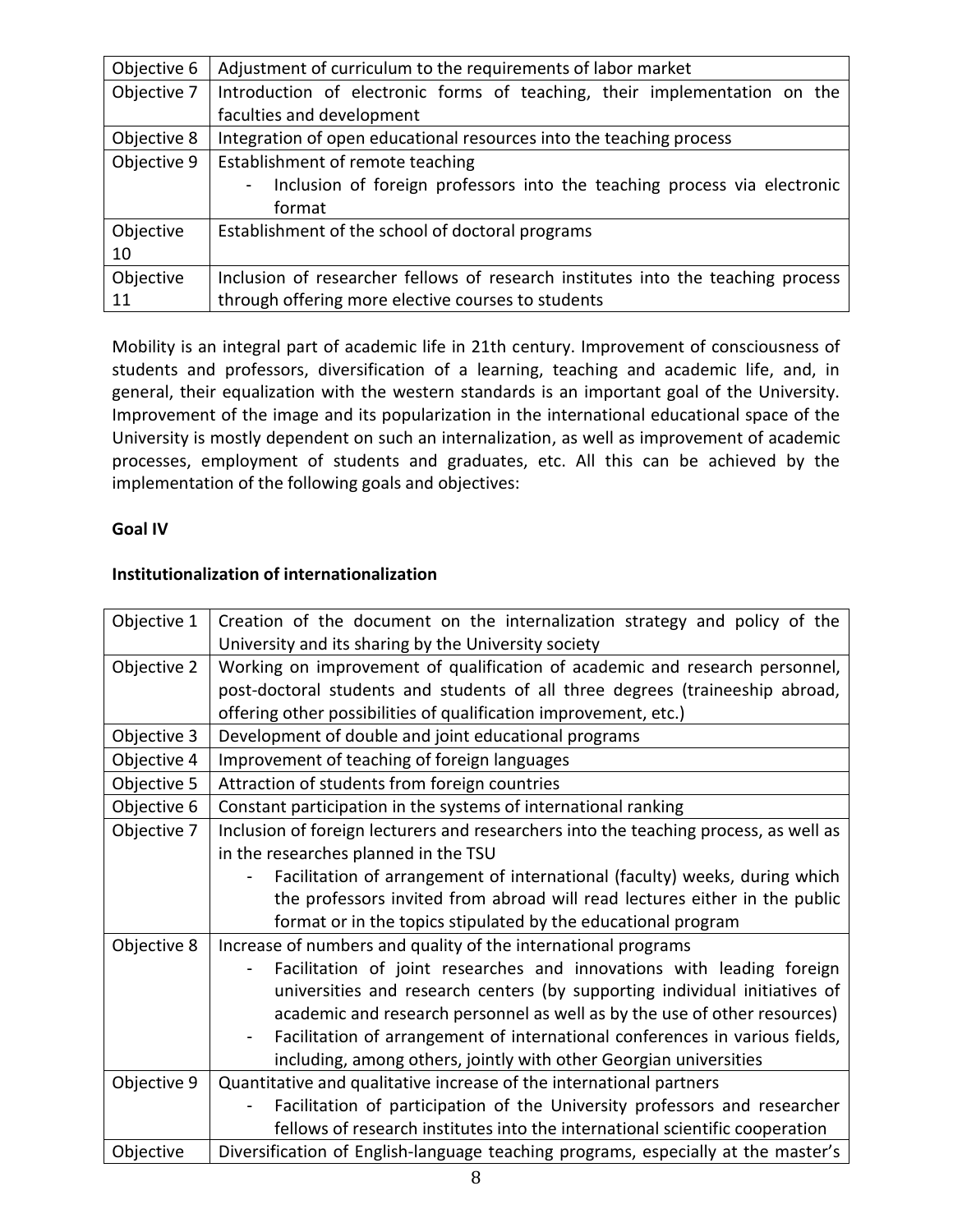| 10        | and doctoral level                                                               |
|-----------|----------------------------------------------------------------------------------|
| Objective | Marketing of educational and research abilities of the University on the         |
| 11        | international level (including with the purpose of attracting foreign citizens)  |
|           | - Active popularization of scientific results of the University by means of      |
|           | booklets                                                                         |
| Objective | Facilitation of research centers existing abroad and studying Georgia,           |
| 12        | implementation of joint educational and research projects, exchange projects for |
|           | academic and research personnel, joint publications (for example, Jena, Venice,  |
|           | Oxford centers and others)                                                       |

#### **Goal V**

#### **Employment of students and relation with graduates**

| Objective 1 | Creation of opportunities for the employment of students                           |
|-------------|------------------------------------------------------------------------------------|
| Objective 2 | Formation of relations with graduates and the modernization of students' career    |
|             | development center                                                                 |
| Objective 3 | Identification of potential employers and facilitation of direct communication     |
|             | between them and students' career development center                               |
| Objective 4 | Inclusion of graduates active on the international research scene into the process |
|             | of research planning and administration in the University                          |
| Objective 5 | Activation of flexible system of students' traineeship for the purpose of increase |
|             | the prospects of their employment                                                  |

#### **Goal VI**

#### **Improvement of strategic communication**

| Objective 1 | Development of the policy of strategic communication                         |
|-------------|------------------------------------------------------------------------------|
| Objective 2 | Update of the University's image at the local and international level        |
| Objective 3 | Formation of corporative culture and unification of the University's society |
|             | around the university's idea                                                 |
| Objective 4 | Improvement of electronic communication sources of the University            |
| Objective 5 | Popularization of the idea of children's university                          |
| Objective 6 | Inclusion of social and new media into the process of communication          |
| Objective 7 | Promotion of sporting teams of the University                                |
| Objective 8 | Popularization of science                                                    |
| Objective 9 | Restoration of professor's image                                             |

Effective management of the University and development of its infrastructure is a most significant precondition for the achievement of high standard of learning, teaching and research. Full use of the infrastructure existing today at the disposal of the TSU is one of our challenges. Its overcome would be possible after the implementation of the following goals and objectives:

## **Goal VII**

## **Improvement of the practice of the University's management**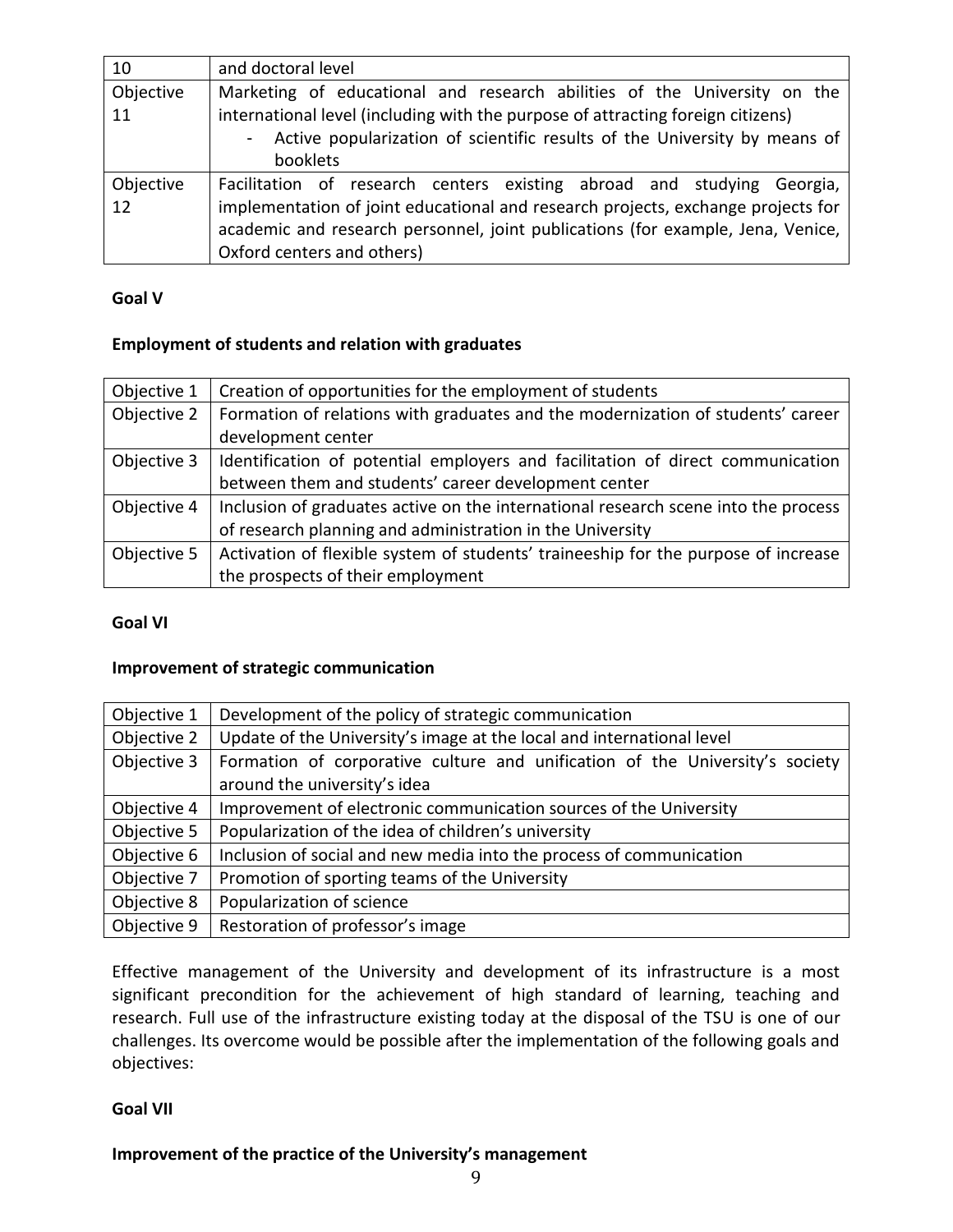| Objective 1 | Optimization of the administration                                                                    |
|-------------|-------------------------------------------------------------------------------------------------------|
|             | Separation of the central and faculty administrations, clear definition of                            |
|             | their rights and duties                                                                               |
|             | Correction/change of the procedure of administration's election on the                                |
|             | basis of contest                                                                                      |
|             | Implementation of the mechanism for evaluation of administrative                                      |
|             | personnel's working                                                                                   |
|             |                                                                                                       |
| Objective 2 | Attraction of academic and administrative personnel with the international<br>experience              |
|             | Transformation of process-oriented management system into the results-                                |
| Objective 3 |                                                                                                       |
|             | oriented system                                                                                       |
| Objective 4 | Implementation of mechanisms of quality control (Key Performance Indicators)                          |
|             | Development of general university system of Performance Indicators for                                |
|             | all subjects and components of the evaluation of the teaching process                                 |
|             | Diversification of intra-university mechanisms of quality management with<br>$\overline{\phantom{0}}$ |
|             | consideration of development stage of the University                                                  |
|             | Successful completion of the authorization process of the TSU                                         |
|             | Preparation of quality management and program accreditation experts of                                |
|             | the TSU                                                                                               |
|             | Carrying out evaluation of academic personnel by students with reliable                               |
|             | and valid criteria and sending the results at the end of each semester to                             |
|             | the academic personnel                                                                                |
| Objective 5 | Implementation of the self-evaluation process and arrangement of internal audit                       |
|             | system                                                                                                |
| Objective 6 | Subjection of decisions made in the management process to the strategic plan                          |
|             | and goals                                                                                             |
| Objective 7 | Update and improvement of the qualification of the University's personnel,                            |
|             | including with the use of internal resources (LLL)                                                    |
| Objective 8 | Implementation of united electronic system of the University's management                             |
| Objective 9 | Ensuring participation of students and academic circles into the management of                        |
|             | the University at the central and faculty levels                                                      |
| Objective   | Ensuring transparency of the budget of the University                                                 |
| 10          |                                                                                                       |
| Objective   | Improvement of electronic system of financial management and its integration                          |
| 11          | into the unified electronic system of the University's management                                     |
| Objective   | Functioning of the University within the complete and unconditional autonomy,                         |
| 12          | with the strict separation of competences of the University and the state                             |
| Objective   | Initiation of legislative change: change of existing system of higher education's                     |
| 13          | financing to the results-oriented system, where the number of students would                          |
|             | not be the only governing factor                                                                      |
| Objective   | Improvement of the system of management and implementation of the                                     |
| 14          | University's educational programs                                                                     |

## **Goal VIII**

## **Development of the infrastructure**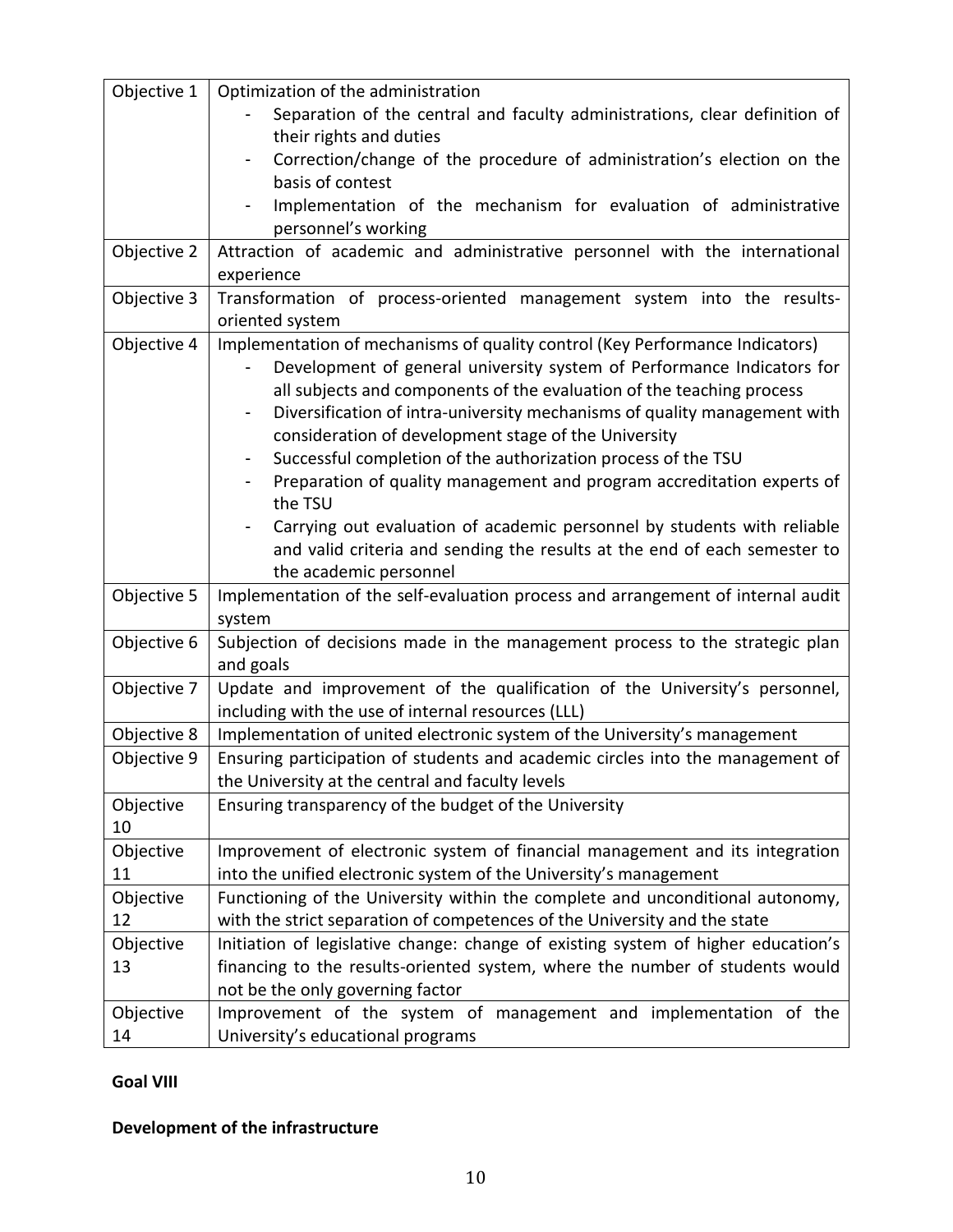| Objective 1 | Recording of movable and immovable property at the disposal of the University<br>and development of long-term policy of its management<br>Creation of the infrastructure in all the buildings of the University<br>Creation of the catering facilities                                                                                                                                                                                                                                                                                                                                                                                                                                                          |
|-------------|-----------------------------------------------------------------------------------------------------------------------------------------------------------------------------------------------------------------------------------------------------------------------------------------------------------------------------------------------------------------------------------------------------------------------------------------------------------------------------------------------------------------------------------------------------------------------------------------------------------------------------------------------------------------------------------------------------------------|
| Objective 2 | Provision of infrastructure for the execution of academic (educational and<br>research) process and its systematic update and development<br>Creation of basic infrastructure for the academic personnel of the<br>University<br>Provision of infrastructure for research activity of doctoral students,<br>creation of conditions for the participation of bachelors and masters into<br>the research process (working space and infrastructure)<br>Creation and improvement of research infrastructure for post-doctoral<br>students<br>Update and development of the infrastructure of the filed bases on the<br>balance of the University and research institutes and its use in the<br>educational process |
| Objective 3 | Creation of electronic system of inventory                                                                                                                                                                                                                                                                                                                                                                                                                                                                                                                                                                                                                                                                      |
| Objective 4 | Development of the web space of the University<br>Increase of the international visibility of the University by placing<br>Georgian and English language information into web space<br>Creation of web space reflecting academic and research activities of the<br>academic and research personnel of the University (or improvement of<br>existing one), where their CVs, electronic lecture courses, textbooks,<br>scientific works, etc. will be placed                                                                                                                                                                                                                                                      |
| Objective 5 | Arrangement of student dormitories for socially unprotected students                                                                                                                                                                                                                                                                                                                                                                                                                                                                                                                                                                                                                                            |

The triangle of universities/research organizations, industries and innovations is the guiding force for the knowledge-based economy. The resource accumulated in the University allows the real possibility of the realization of this idea in case of the implementation of goals and objectives listed below:

## **Goal IX**

## **Diversification of financial resources**

| Objective 1 | Formulation of the policy of financial stability                                 |
|-------------|----------------------------------------------------------------------------------|
| Objective 2 | Use of Lifelong Learning's resources for the purpose of generating an additional |
|             | income                                                                           |
| Objective 3 | Offering alternative system of financing to the state                            |
| Objective 4 | Implementation of the culture of donations to the University, to facilitate      |
|             | scientific and technological innovations                                         |
| Objective 5 | Partnership between the university and an industry                               |
| Objective 6 | Facilitation of startups for the purpose of generating an additional income      |

**Goal X**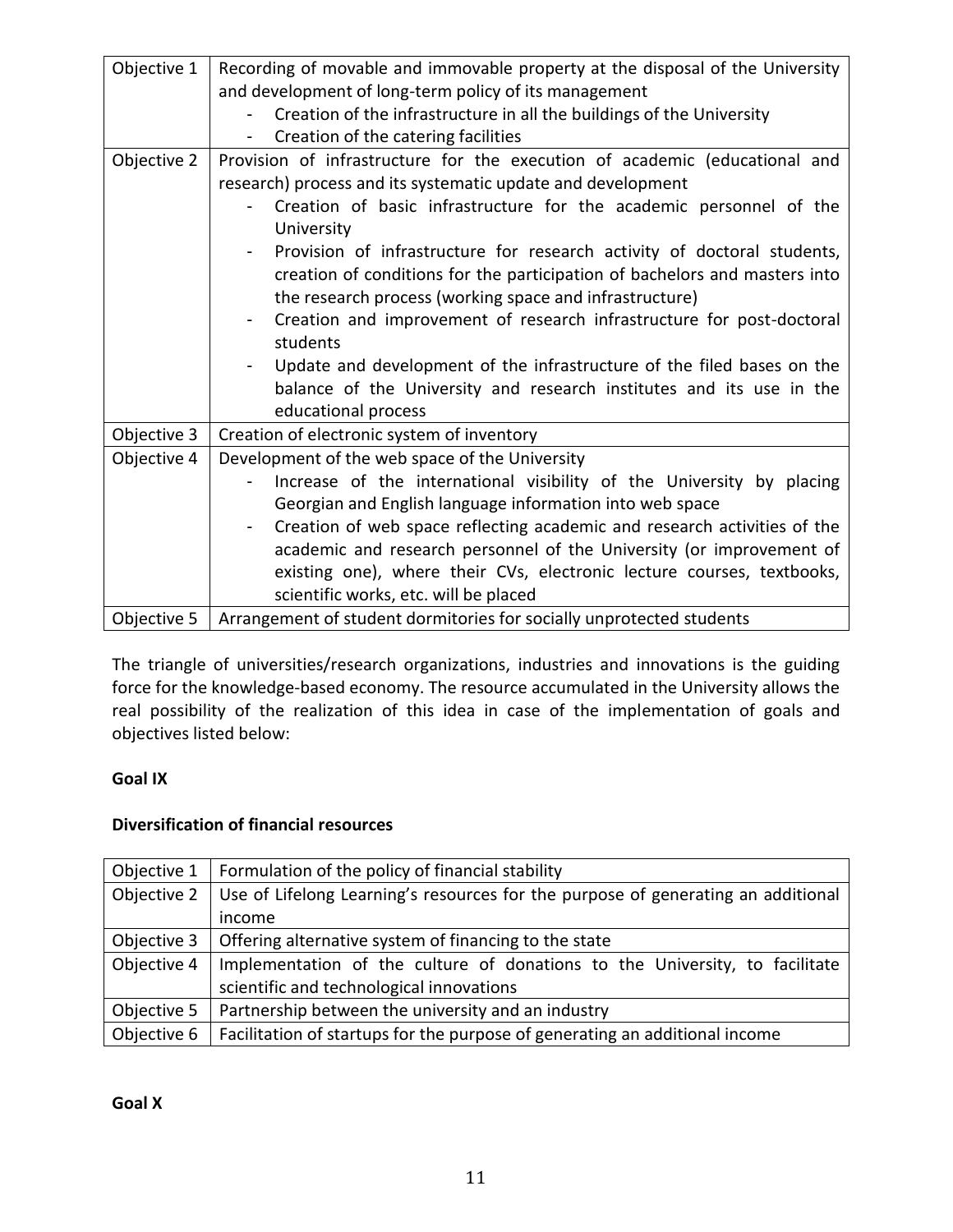# **Improvement of procedures for carrying out the contest for academic personnel and personnel salaries**

| Objective 1 | Improvement of procedure of carrying out the contest for academic personnel                                                                                               |
|-------------|---------------------------------------------------------------------------------------------------------------------------------------------------------------------------|
| Objective 2 | Adaptation of minimal requirements for the academic personnel by the faculties,                                                                                           |
|             | development of unified criteria in the University                                                                                                                         |
| Objective 3 | Modernization of system of salaries of academic personnel, creation of<br>motivation package for the purpose of the stimulation of research and innovation<br>activities. |